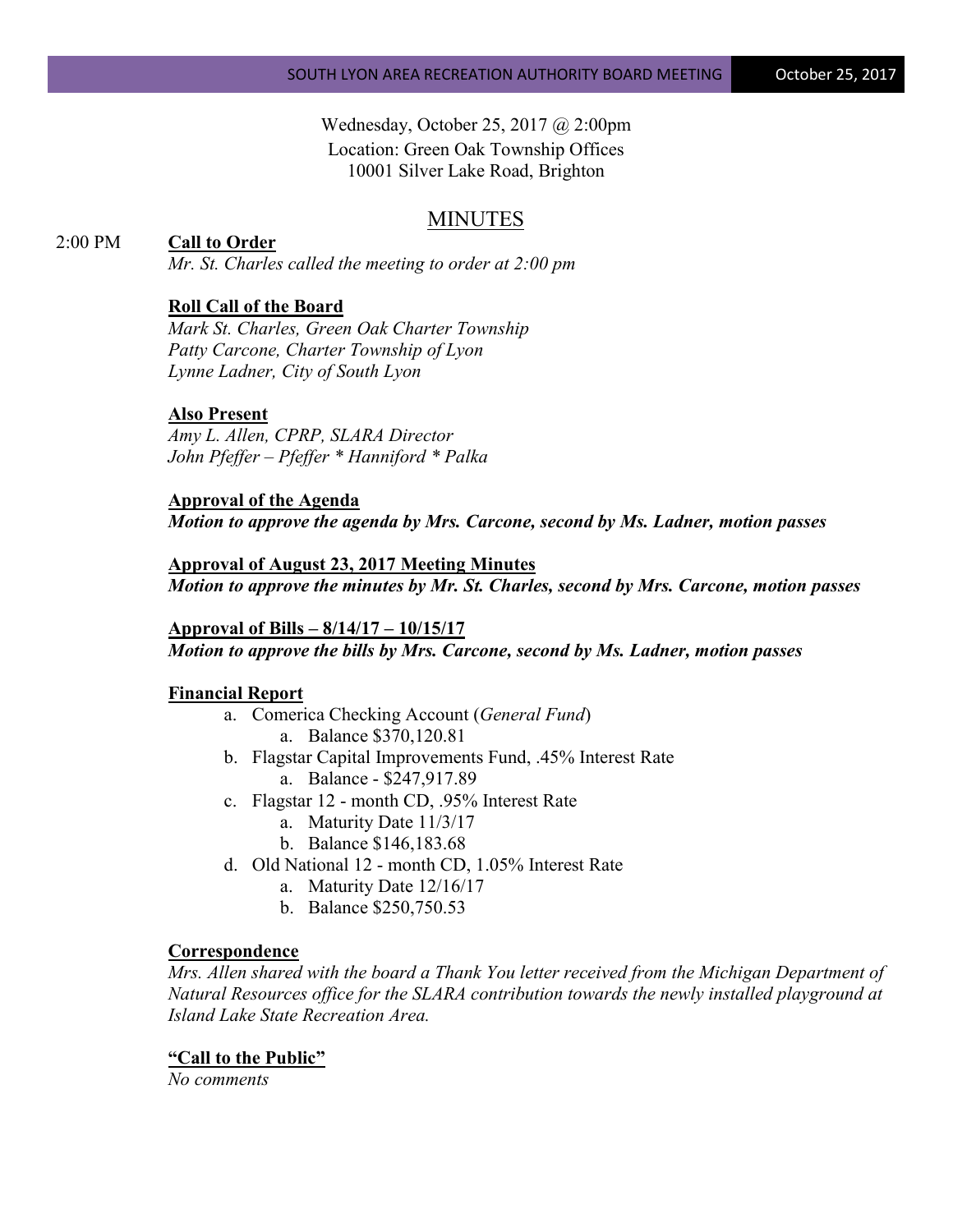## **I) Old Business**

#### **1. SLARA Office Updates**

### **a. SLARA Staff Meeting Minutes**

*Mrs. Allen shared with the board that the SLARA office participated in the Center for Active Adults Harvestfest on October 19<sup>th</sup>. They will be taking part in the South Lyon Trick or Treating event on October 26<sup>th</sup>. The staff has been brainstorming ideas on how to recruit new part time staff and volunteers.*

**b. South Lyon Community Schools Facilities Committee Update** *Mrs. Allen shared with the board that the SLARA has been invited to participate in a Facilities Usage Committee with the South Lyon Schools and other community organizations that utilize school facilities. The committee meets the second Monday of each month. Mrs. Allen will give updates each meeting. The committee is discussing issues such as public perception of the schools, improvements needed for certain facilities, if groups are receiving enough time in the schools, staffing issues and more.*

## **2. Member Updates**

*Lyon Township – Bob Martin has started as the DPW Director in Lyon Township and has been doing great work. The township has also hired new attorneys.*

*South Lyon – Trick or Treating and Zombie Walk will be taking place in the downtown on Thursday, Oct. 26. Ladies Night Out will be taking place on November 17th. Cool Yule is taking place on Saturday, December 2nd. Elections are taking place next month and the City Council will have a minimum of 3 new members and a maximum of 4 new members elected. There will also be a new mayor elected.*

*Green Oak – The Township has purchased the Gomez property and they can now move ahead with connecting to the Lakeland Trail. There is also a purchase agreement for 13 acres from the Huron Clinton Metropark that has been drawn up.*

## **II) New Business**

#### **1. Audit – Pfeffer \* Hanniford \* Palka Report**

*Mr. Pfeffer presented the SLARA 2016-2017 audit to the board. He shared with the board that he has been impressed with the SLARA office and how well they have been handling the financials and programs in the past few years. He enjoys working with the SLARA.*

*Motion by Mrs. Carcone to accept and approve the 2016-2017 SLARA Audit as presented by Pfeffer, Hanniford & Palka.* 

*Ms. Ladner seconds the motion, motion passes.*

#### **2. Audit Contract Presentation – Pfeffer \* Hanniford \* Palka**

*Mr. Pfeffer presented the board with a copy of a three-year contract for auditing services for the SLARA. Mr. Pfeffer has enjoyed working with the SLARA and hopes that Pfeffer \* Hanniford \* Palka can continue to work with the SLARA by providing auditing services.*

*Motion by Ms. Ladner to approve the three-year auditing services contract with Pfeffer \* Hanniford \* Palka as presented and to direct the SLARA Board of Directors President to sign the presented contract.*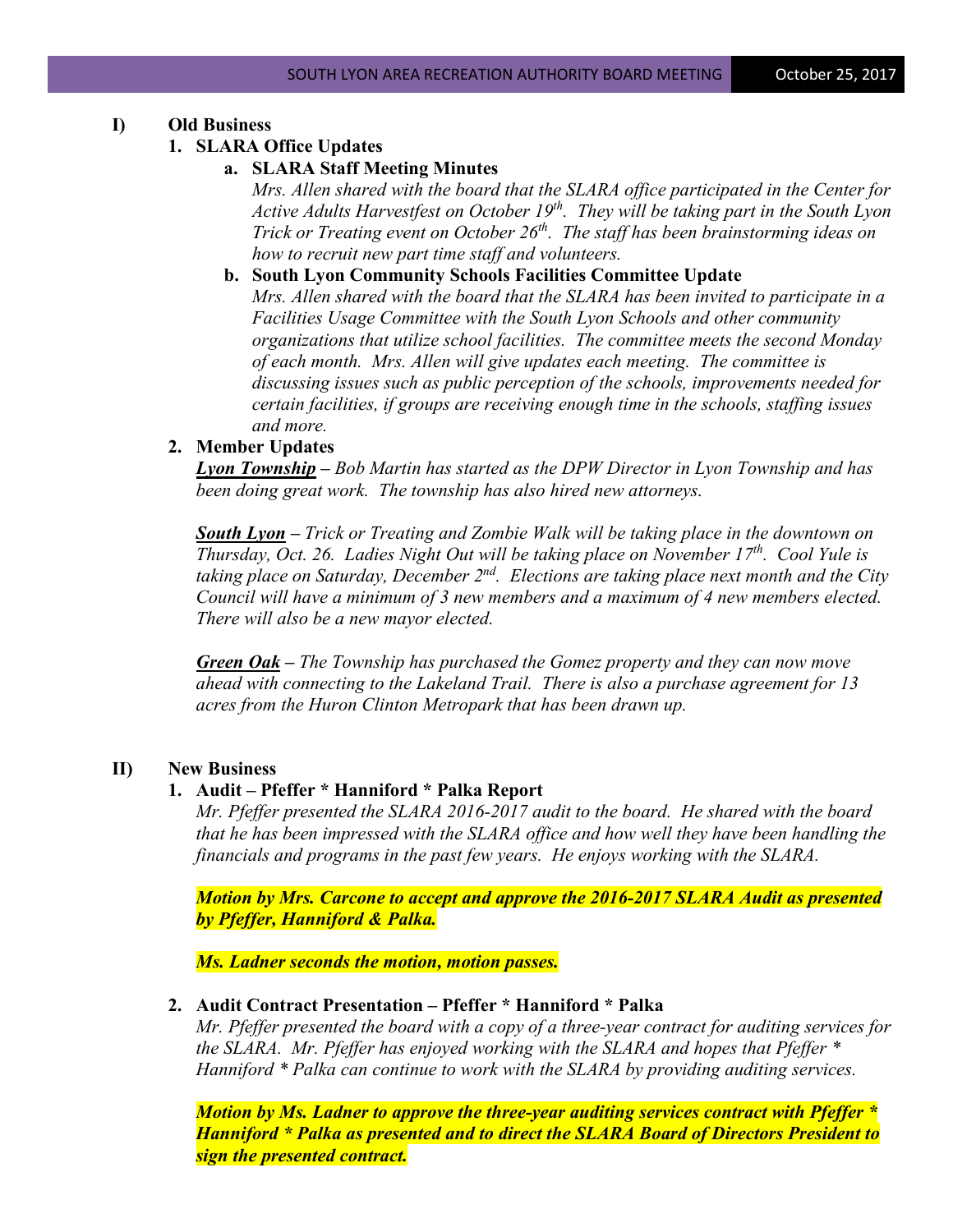*Mrs. Carcone seconds the motion, motion passes.*

**3. Flagstar Capital Improvements Fund Update** *For details, see attached memo.*

*Motion by Mrs. Carcone to allow Mrs. Allen to close the Flagstar 12 - month CD when it matures on November 3, 2017 and to deposit those funds into the Flagstar Capital Improvement Fund.*

*Ms. Ladner seconds the motion, motion passes.*

**4. Chemical Bank CD Maturity Direction** *For details, see attached memo.*

*Motion by Ms. Ladner to allow Mrs. Allen to reinvest the 12 - month CD with Chemical Bank that matures on December 16, 2017 with Chemical Bank or another financial institution at a rate no lower than 1.3% with a term no longer than 12 months.*

*Mrs. Carcone seconds the motion, motion passes.*

**5. Recommended Contributions for 2018-2019 SLARA Fiscal Year/Registration Report** *Mrs. Allen shared with the board participation reports from the last year. Using the 3 - year average she presented the board with recommended contribution totals for the 2018-2019 fiscal year. The total contribution amount stayed the same.*

*Motion by Mrs. Carcone to keep the SLARA contribution TOTAL from the municipalities the same for the 2018-2019 budget year (\$48,370.24) consisting of individual contributions as follows;* 

*South Lyon \$25,152.52, Lyon Township \$18,138.84 and Green Oak \$5,078.88*

*Ms. Ladner seconds the motion, motion passes.*

**6. Lyon Township ZBA Application for Interpretation** *For details, see attached memo.*

*Motion by Ms. Ladner to approve the expenditure of \$500 for the Lyon Township Zoning Board of Appeals Application of Determination Fee and to direct Mrs. Allen to submit a completed application to Lyon Township by November 17, 2017.*

*Mrs. Carcone seconds the motion, motion passes.*

#### **7. SLARA Secretarial Position**

*For details, see attached memo. The board has requested the Mrs. Allen complete a performance evaluation for Mrs. Stchur and present it to the board at the November 2017 meeting.*